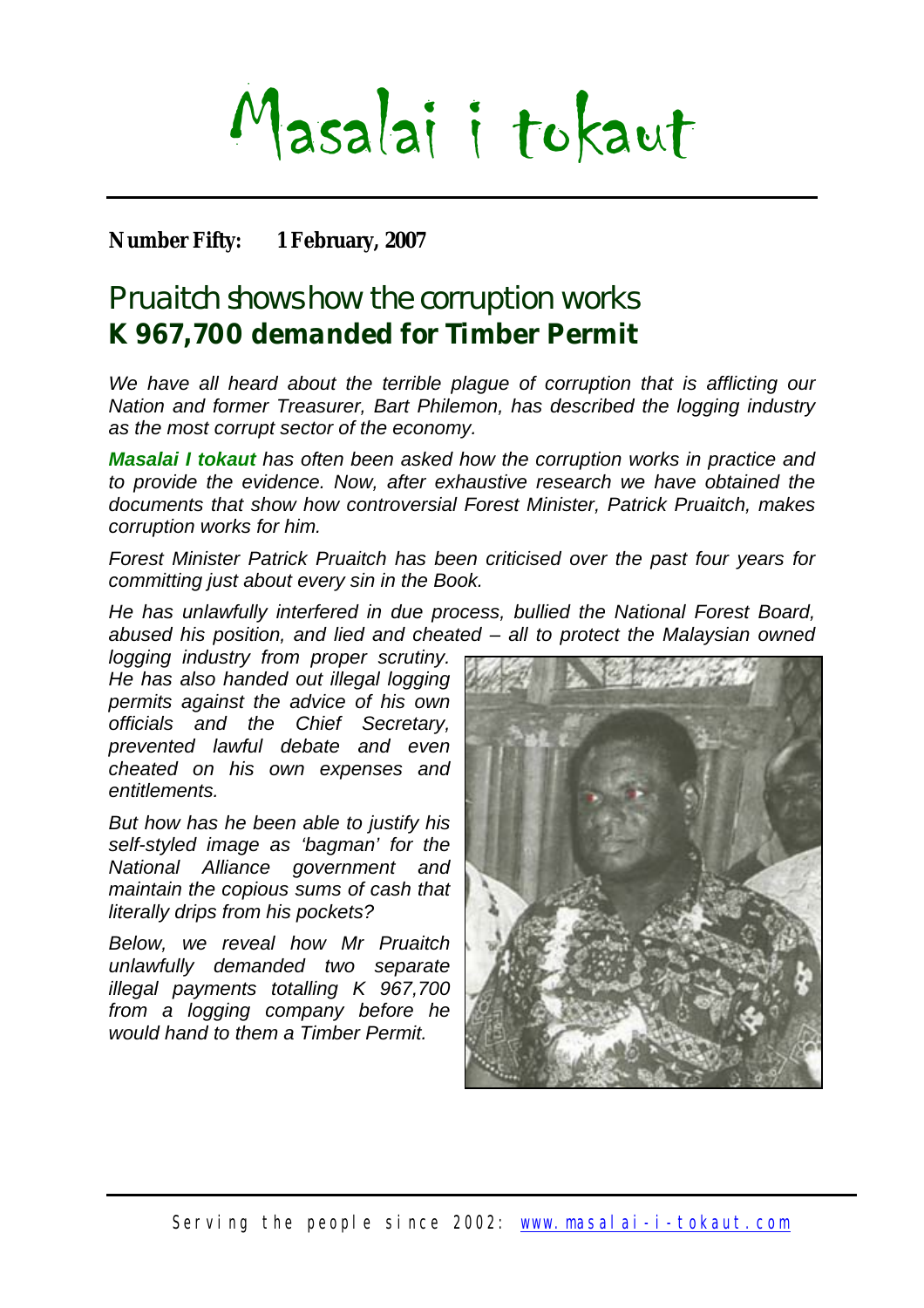In September 2003 Minister Pruaitch signed a new Timber Permit granting the logging rights in the East Awin timber concession to a company named G.L.Niugini.

Signing Timber Permits is one of the very few functions that the Minister has in the administration of the forestry sector. Under the Forestry Act, the day to day supervision of the forestry industry is taken care of by the National Forest Service whose Managing Director reports, not the Minister, but the National Forest Board. The role of the Minister is in fact, largely ceremonial - he signs Permits and reports to the National Executive Council and table documents in Parliament and that is about all.

The East Awin Timber Permit was signed by the minister on the 11<sup>th</sup> of September – as shown below.

#### INDEPENDENT STATE OF PAPUA NEW GUINEA

#### FORESTRY ACT 1991

Act, Sec, 73 Reg. 118

**FORM 115** 

#### **TIMBER PERMIT**

#### Permit No: PNGFA-TP1-1

1, Hon. Patrick Presilion, CBIS, MP Minister for Forests, by virtue of the powers conferred by<br>Section 73 of the Forestry Act 1991 and all other powers me enabling, grant a fimber permit to G.<br>1. Mugint Ltd (in this permit Σg

This pormit relates to the project area described in Schedule 1. Pursuant to or as conditions of this pomit:

- $\binom{1}{2}$ the emount of allowable cut is as apacified in Schedule 2;
- 
- the emount of astronacie cut is as appeared in acceptance 2;<br>the term is as specified in Schedule 3 or no more than the term of any Forest<br>Memopement Agreement relating to the project area (whichever is less);<br>where the te  $(3)$ while years and on the expliy of every successive particle of the years;<br>he raise of niyatiles, levies and charges to be paid are as specified in Schedule 4;<br>he infrastractural requirements of this permit are as specified
	-
- $\binom{4}{5}$ the initiatract (b)
- e museuments requirements of the provision of a performance bond for an amount<br>is parrait is subject to the provision of a performance bond for an amount<br>sedified in Schedule 6-which the holder shell lodge within 14 days w Authority;
- 
- $\begin{smallmatrix} (7) \ (8) \ (9) \end{smallmatrix}$
- shortly;<br>is plentif relates to the project agreement apecified in Schedule 7;<br>a parmit is subject to the conditions prescribed in the Regulations;<br>is parmit is subject to end conditional upon the Indder throughout the pari documents thereof. ÷.

| Dated this | 11"            | $\mathcal{L}_{\mathrm{M}}$<br>day of ." | 2003.                                                                                                                    |  |
|------------|----------------|-----------------------------------------|--------------------------------------------------------------------------------------------------------------------------|--|
|            |                |                                         |                                                                                                                          |  |
|            |                | нY                                      | <b>INSTER FOR FORESTS</b>                                                                                                |  |
|            |                | ₹.<br>$\mathcal{L}_{\mathcal{F}}$       |                                                                                                                          |  |
| NOTE:      | <b>PROJECT</b> |                                         | STATEMENT UNDER SECTION 100 OF THE ACT, A FIVE YEAR<br>WORKING PLAN UNDER SECTION 101 OF THE ACT, AND AN ANNUAL LOCATION |  |

PLAN UNDER SECTION 102 OF THE ACT ARE REQUIRED TO BE SUBJETTED TO THE BOARD IN THE PREBIDERSED FORM BEFORE ANY RIGHTS IN THE TIMBER

ų,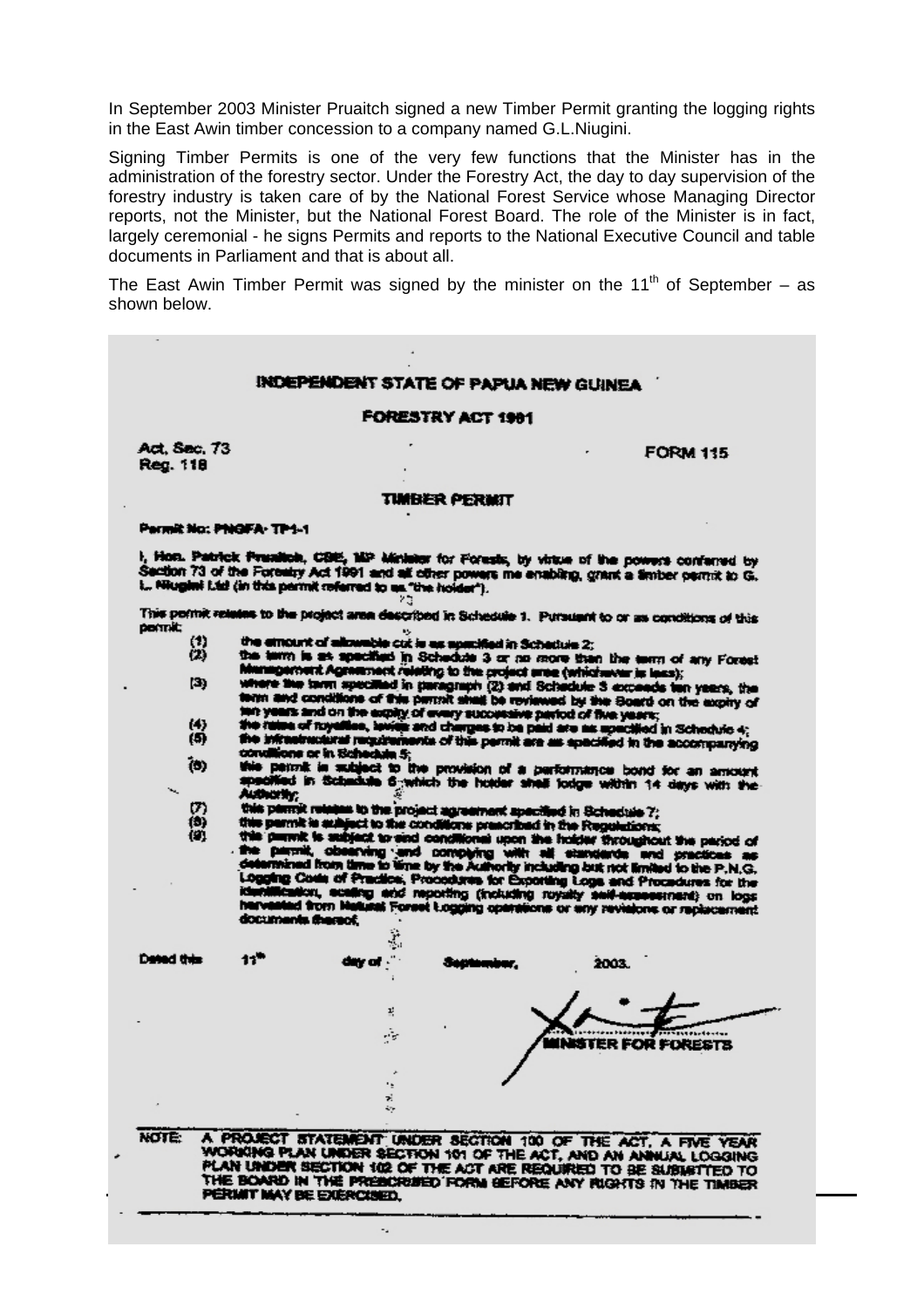After it had been signed, the Permit should have been immediately delivered to the logging company to allow them to take the next steps in preparation for harvesting, including lodging a performance bond with the NFS.

In this case, instead of handing over the Permit the Minister hung onto it, seeking an opportunity to personally profit.

The first that the logging company knew of the signing of the Timber Permit was six weeks later when they received a highly unusual letter from the Minister himself.

The letter made two highly suspicious and totally unlawful demands. The Minister informed the logging company that the Timber Permit had '*been granted'* but demanded two cash payments be made in exchange for the Permit and before any formal announcement could be made.

| Minister for Forests |                                                                                                                                                                                                                                         |  |  |  |
|----------------------|-----------------------------------------------------------------------------------------------------------------------------------------------------------------------------------------------------------------------------------------|--|--|--|
|                      | 23rd October 2003                                                                                                                                                                                                                       |  |  |  |
|                      | G.L. Niugini Ltd.                                                                                                                                                                                                                       |  |  |  |
|                      | P.O. Box 274<br>WAIGANI                                                                                                                                                                                                                 |  |  |  |
|                      | <b>National Capital District</b>                                                                                                                                                                                                        |  |  |  |
|                      |                                                                                                                                                                                                                                         |  |  |  |
|                      | <b>ATTENTION: MR. LEE YONG</b>                                                                                                                                                                                                          |  |  |  |
|                      | Dear Sir                                                                                                                                                                                                                                |  |  |  |
|                      | RE-PERFORMANCE BOND FEE & LANDOWNERS ASSISTANCE-EAST AWIN                                                                                                                                                                               |  |  |  |
|                      | <b>FMA</b>                                                                                                                                                                                                                              |  |  |  |
|                      | I am pleased to advise that the Timber Permit for East Awin FMA has been granted                                                                                                                                                        |  |  |  |
|                      | to your Company.                                                                                                                                                                                                                        |  |  |  |
|                      | Consequently you are hereby directed to make a payment of K467,700.00 payable<br>to PNG Forest Authority as Performance Bond Fee in exchange of the Permit and<br>must be lodged in accordance with Clause 28 of the Project Agreement. |  |  |  |
|                      | Furthermore an additional payment of K500, 000.00 must be paid to Landowner<br>company Akpa Limited as up front landowner assistance.                                                                                                   |  |  |  |
|                      | A formal announcement will be made once the above requirement is finalised.                                                                                                                                                             |  |  |  |
|                      | Once again, I take this opportunity on behalf of the Government of PNG and the                                                                                                                                                          |  |  |  |
|                      | PNGFA In congratulating your Company on your successful bidding of the Permit.                                                                                                                                                          |  |  |  |
|                      | Thank you.                                                                                                                                                                                                                              |  |  |  |
|                      |                                                                                                                                                                                                                                         |  |  |  |
|                      | Yours faithfully,                                                                                                                                                                                                                       |  |  |  |
|                      |                                                                                                                                                                                                                                         |  |  |  |
|                      | ION. PATRICK PRUAITCH, MP<br><b>MINISTER FOR FORESTS</b>                                                                                                                                                                                |  |  |  |
|                      | cc Acting Managing Director-NFS                                                                                                                                                                                                         |  |  |  |
|                      |                                                                                                                                                                                                                                         |  |  |  |
|                      |                                                                                                                                                                                                                                         |  |  |  |

**LETTER FROM THE MINISTER WITH HIS UNLAWFUL DEMANDS**